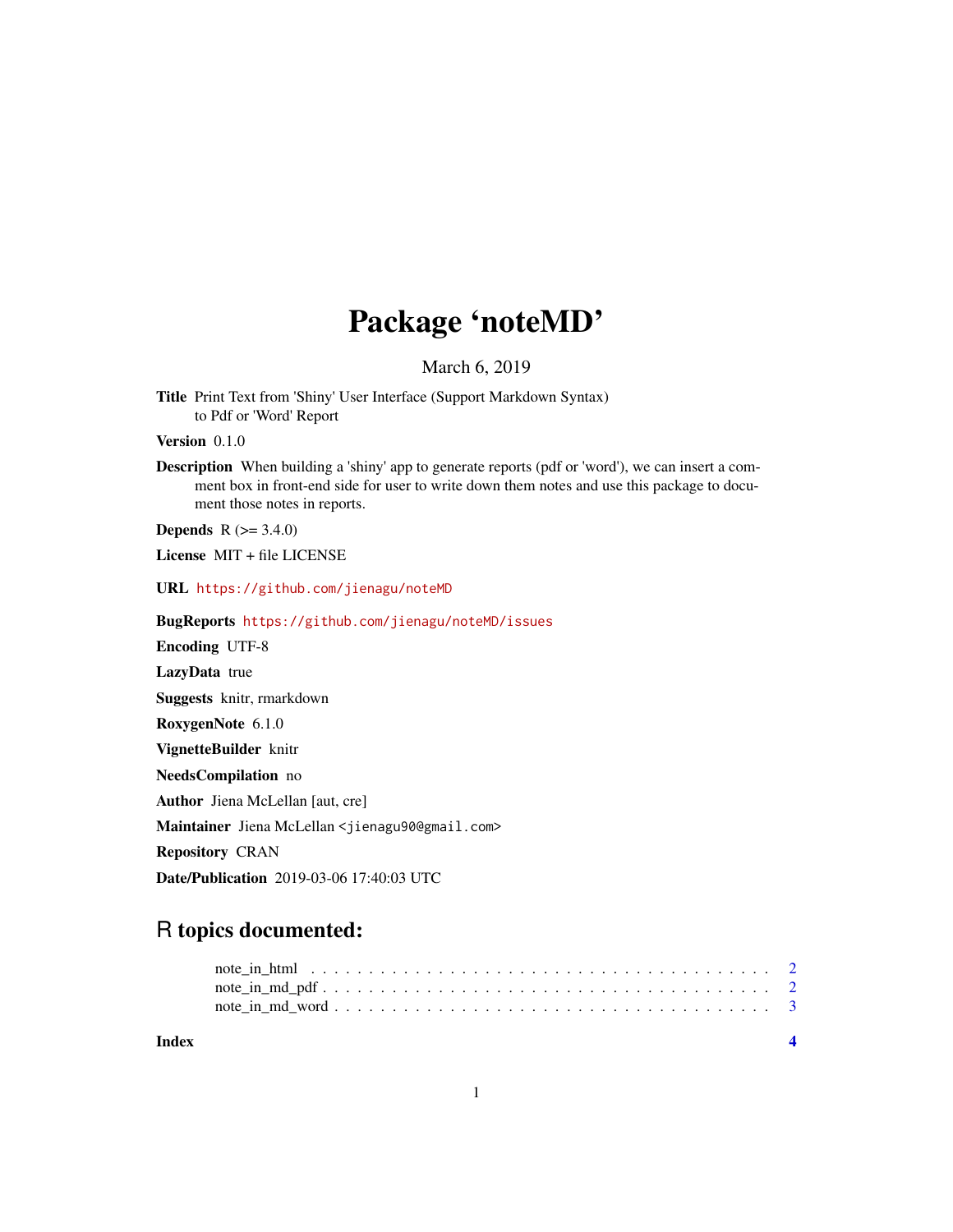<span id="page-1-0"></span>

#### Description

Print text input in html

#### Usage

note\_in\_html(input = NULL)

#### Arguments

input tags id of textarea from shiny ui

#### Examples

note\_in\_html("Please write note using \*\*Markdown\*\* syntax! ")

note\_in\_md\_pdf *Print text input in pdf*

#### Description

Print text input in pdf

#### Usage

note\_in\_md\_pdf(input = NULL)

#### Arguments

input tags id of textarea from shiny ui

#### Examples

note\_in\_md\_pdf("Please write note using \*\*Markdown\*\* syntax! ")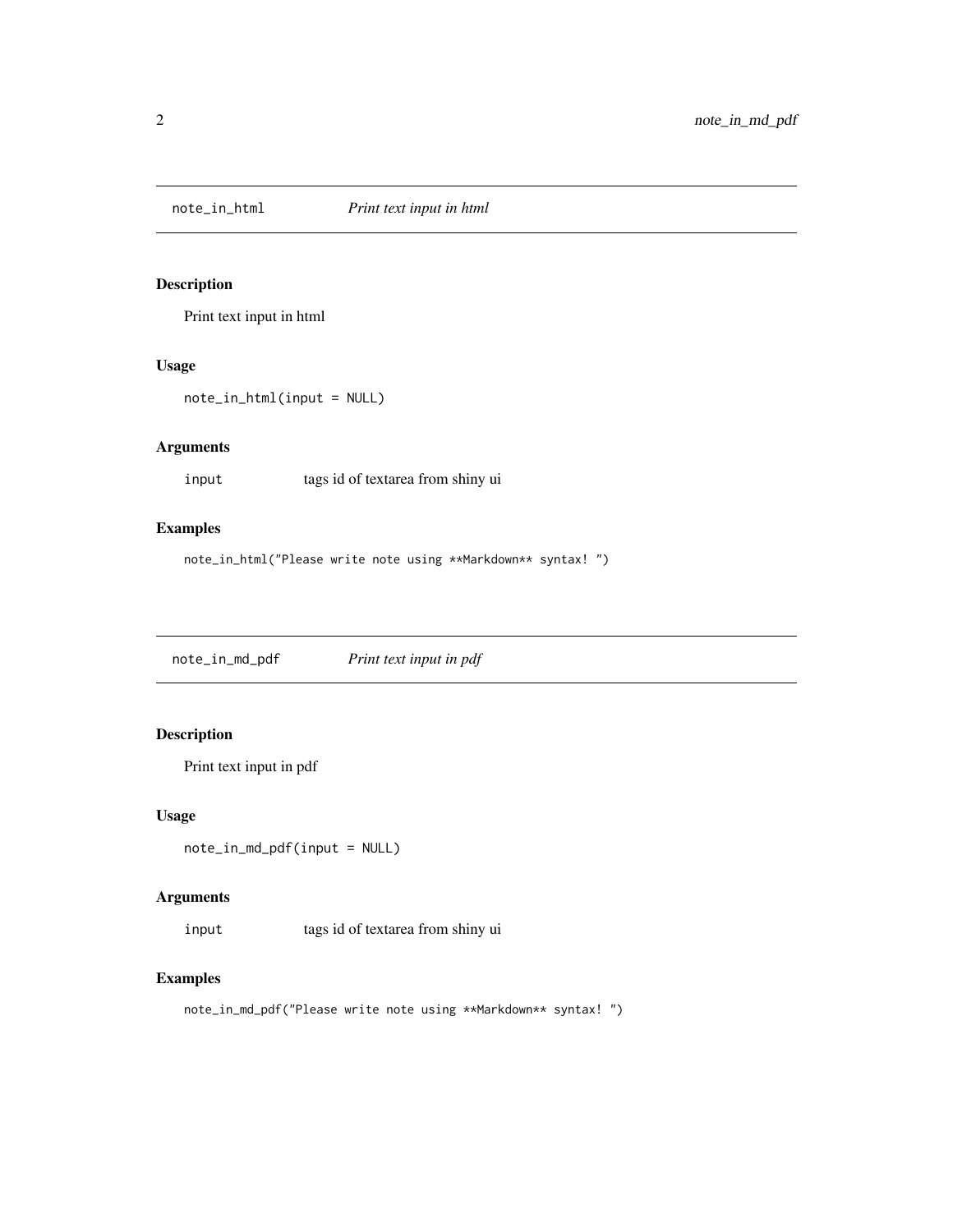<span id="page-2-0"></span>note\_in\_md\_word *Print text input in word*

#### Description

Print text input in word

#### Usage

note\_in\_md\_word(input = NULL)

#### Arguments

input tags id of textarea from shiny ui

#### Examples

note\_in\_md\_word("Please write note using \*\*Markdown\*\* syntax! ")